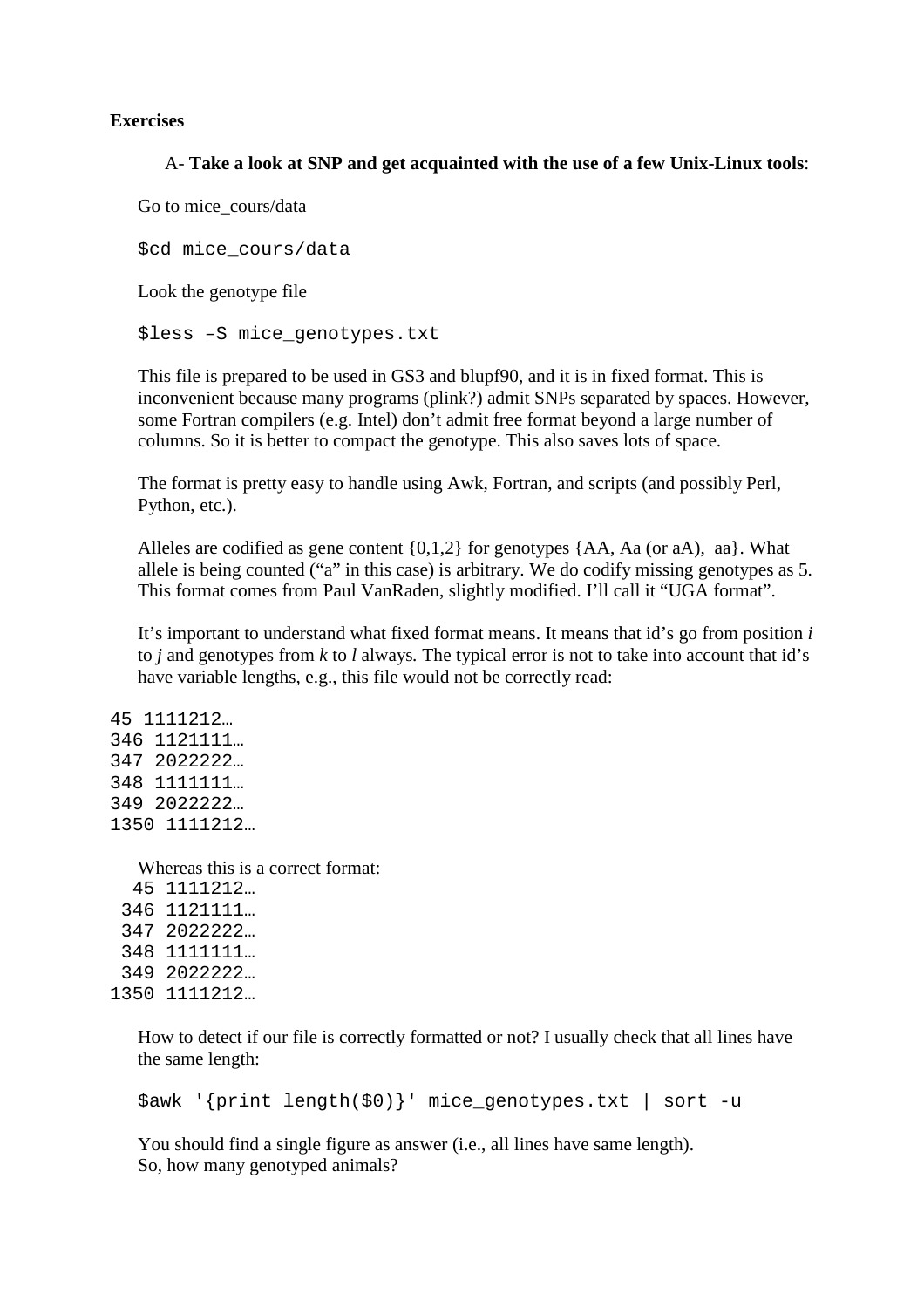\$wc –l mice\_genotypes.txt

How many SNP genotyped?

\$awk '{print length(\$2)}' mice\_genotypes.txt

Everyone has the same number of loci in the data file?

\$awk '{print length(\$2)}' mice\_genotypes.txt | sort -u

Let's extract the first 200 individuals *while keeping the format.* This is a one-liner, beware of simple and double quotes !!

\$awk ' NR <= 200 {printf("%10s %1s%" length(\$2) "s\n", \$1, " ", \$2) }' mice\_genotypes.txt > temp

Note that the format is defined by  $\sqrt{\frac{1}{2}}$  \*10s\$1s\$" length(\$2) "s\n" which means "10 positions, 1 position (for the space in " " later), as many positions as SNPs we have for each individual (in  $\ast$ " length( $\sharp$ 2) "s), and the line return in \n. Otherwise awk would change our beautifully crafted format  $\odot$ .

Extracting one SNP in whatever column we like (e.g., column 16). This is very useful for GWAS scripting (we'll come back to this later):

\$awk ' {printf("%10s%1s%**1**s\n", \$1, " ", substr(\$2,**16**,1) }' mice\_genotypes.txt > temp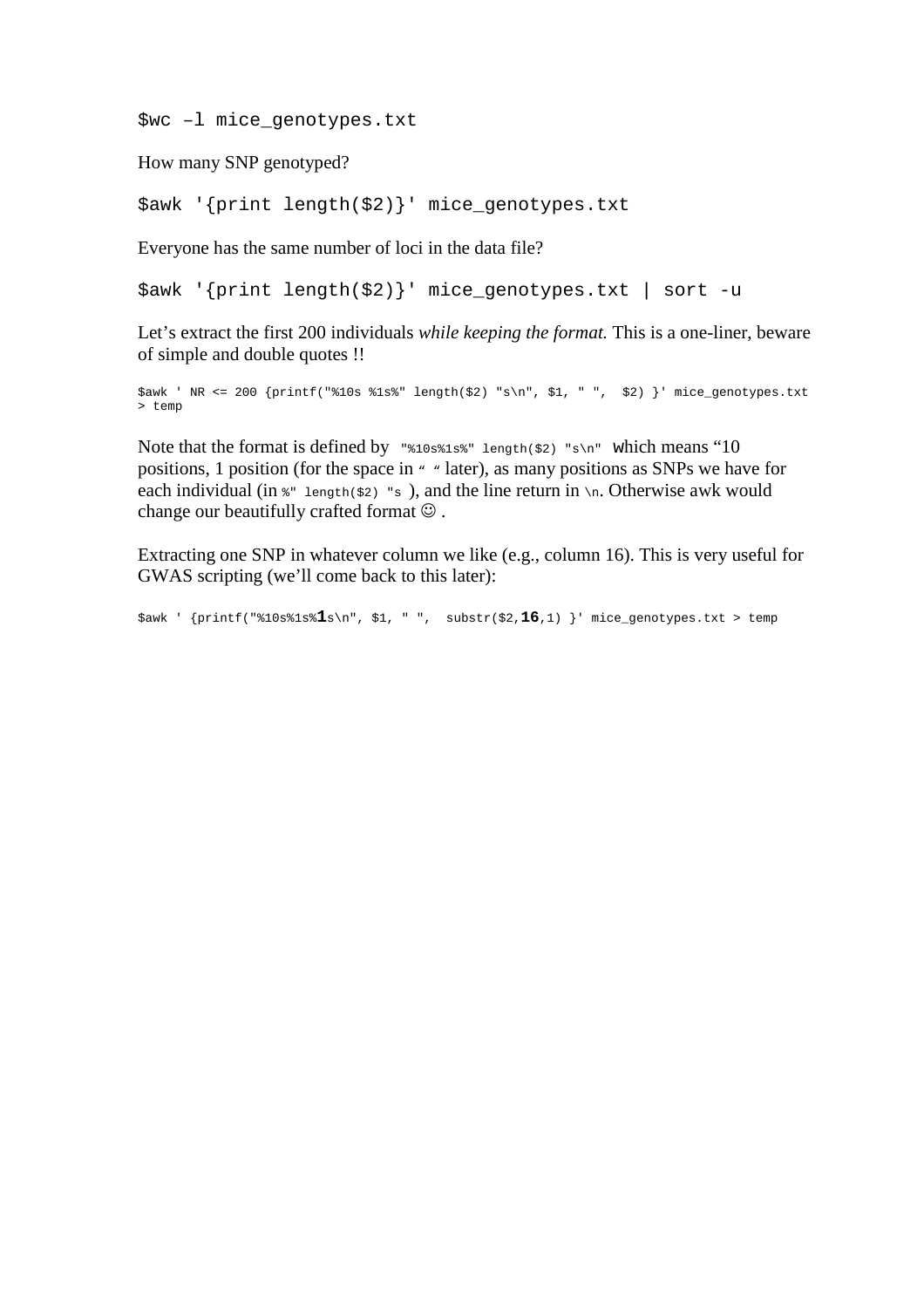## B-**Impose a a MAF (minor allele frequency).**

Some people like imposing MAF's. This is arguable because SNPs that are monomorphic do not add anything, but they don't cause trouble either. There is nevertheless a Fortran program in

```
$cd ../progs
```
You should take a look at the program: (choose your own editor) {vim nano joe nedit gedit emacs} filter\_maf.f90

The program reads everything in memory, computes allelic frequencies and writes out loci with MAF > the desired one. The program considers missing genotypes properly. Now, let's impose  $MAF \geq 3\%$ .

```
$cd ../data 
$../progs/filter_maf 
$ ../progs/filter_maf 
 genofile? 
Type: 
mice_genotypes.txt 
 minimum MAF? 
Type: 
0.03 
 Column position in file for the first marker: 12
  Format to read SNP file: 
  (i10,1x,10946i1) 
 Number of SNPs : 10946 
 nanim= 1884 nsnp= 10946
        1000 
        10000 
  missing genotypes 0.000000000000000E+000 
  average freq= 0.512276949805317 
  sdfreq= 0.277650417982918 
  maxfreq= 1.00000000000000 
 minfreq= 0.000000000000000E+000 
  average MAF= 0.261874811611373 
  sdMAF= 0.143306918037798 
  maxMAF= 0.499734607218684 
  minMAF= 0.000000000000000E+000 
 number of SNP over MAF> 3.000000000000000E-002 is 
10365 
        10000 
   -- After cleaning out by MAF -- 
  average freq= 0.483726544282432 
  sdfreq= 0.278767144612452
```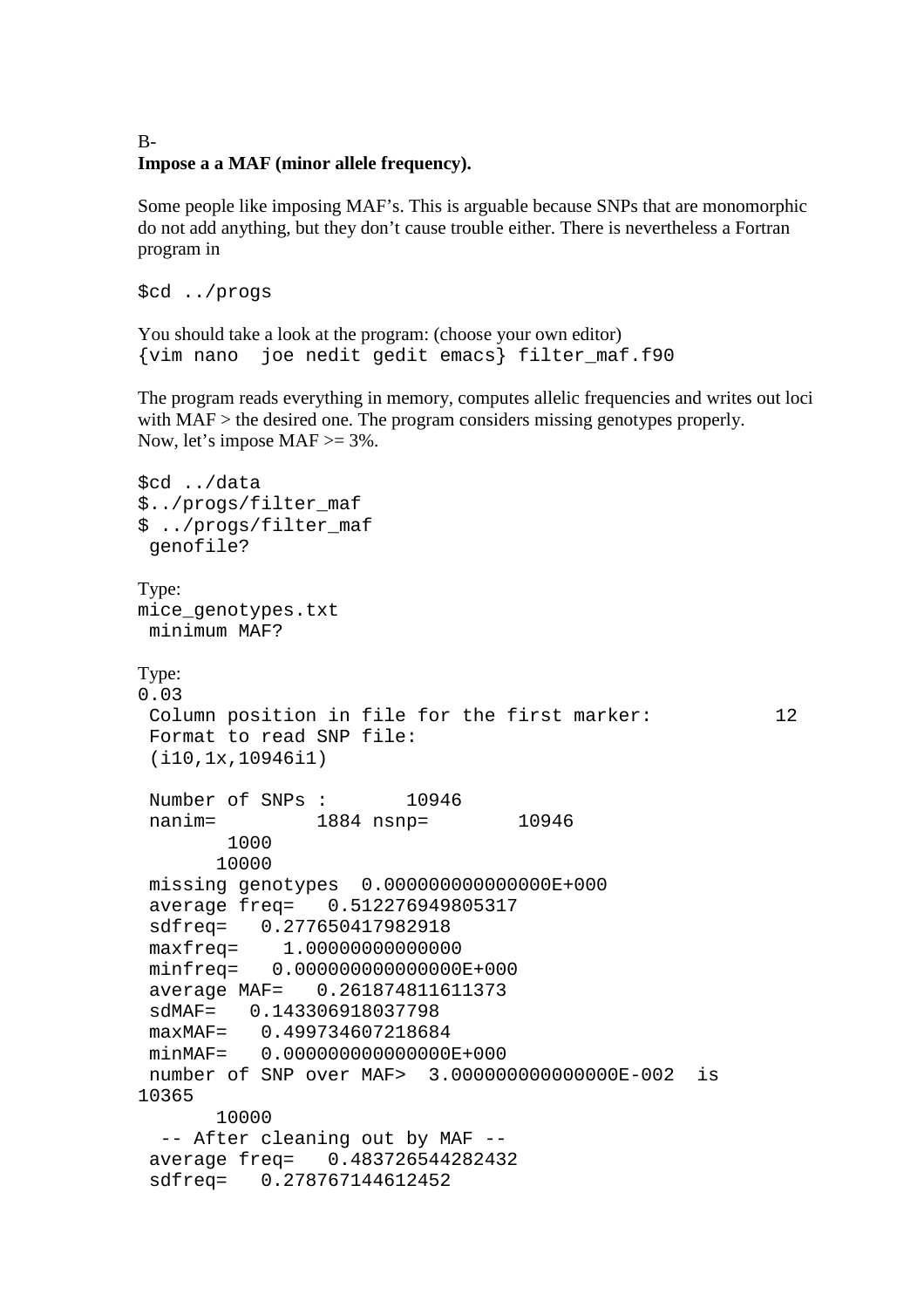```
 maxfreq= 0.969214437367304 
 minfreq= 3.025477707006369E-002 
 average MAF= 0.261125039423411 
 sdMAF= 0.144619153247089 
 maxMAF= 0.499734607218684 
 minMAF= 3.025477707006369E-002
```

```
Three new files have been created: 
mice_genotypes.txt_MAF03 
with genotypes with MAF > 3% and
mice_genotypes.txt_MAF03freq 
with their frequencies (from this file it is easy to compute quantities as 2\sum p_i q_i, \bar{p} and
```
 $Var(p)$ , and

mice\_genotypes.txt\_freq with the "old" frequencies and the correspondence between old and new.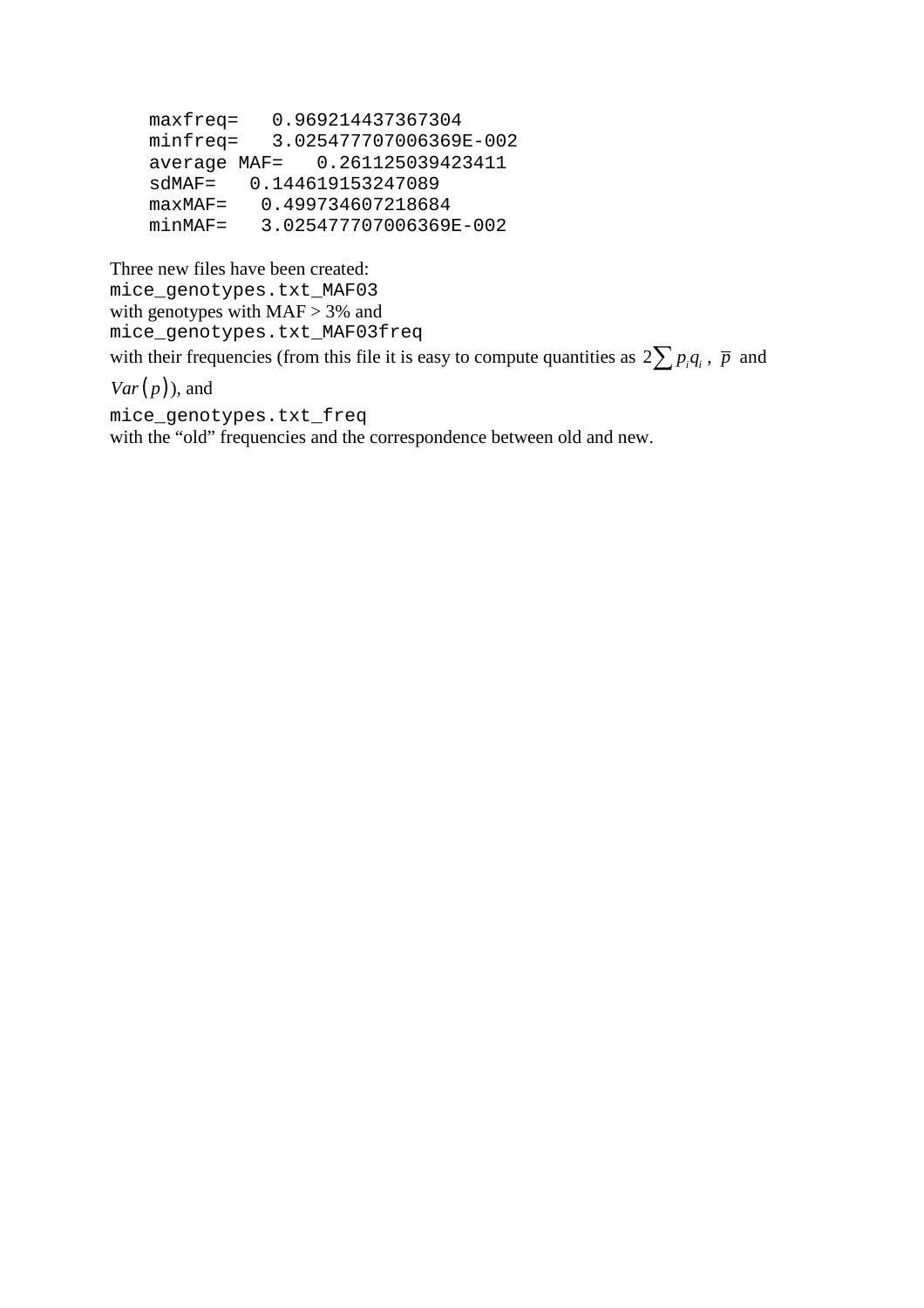## C **Prediction using SNPs in R (can be done in Windows)**

Go to mice\_data\_R

There is an R program that estimates SNP effects using this mice data. It uses BLUP\_SNP, and the variance components are those in Legarra et al. 2008 (Genetics):

```
blupgenomic_crossval.r
```
There are three data sets, including 1095, 10946, and 5473 SNPs.

In the same directory, open R. Copy and paste commands until line

```
# --------------------------------------------------- 
# END OF FIRST PART 
# ---------------------------------------------------
```
You will see, first, the computation time of solving BLUP\_SNP (it takes 17 s in my "old"  $>3$ years) laptop); and second, a result ( $print(cor(y,yhat))$ ): an empirical correlation between the EBV and raw phenotypes. More or less SNPs can be included setting the variable "set" to different values, in

set=1 #10946 #2 #5473 #3 1095

(don't forget to re-read the whole thing again, i.e., submit the lines from the top of the program).

There are two methods, PCG and GSRU; in my computer PCG takes 17 s … find out how long does it take for GSRU (you can change the convergence criteria as well).

However, this correlation is way too high because we are predicting "training" data. What we're interested in is in prediction of unseen phenotypes (or progeny performances). So, the next piece of program does crossvalidation, splitting animals in training and validation, with increasing training sizes, and 10 replicates for each size of the training data set (R is wonderful for doing this kind of things). So run the script until

# ---------------------------------------------------

# END OF SECOND PART # ---------------------------------------------------

A Graphics "correlation between size of training population" is generated: